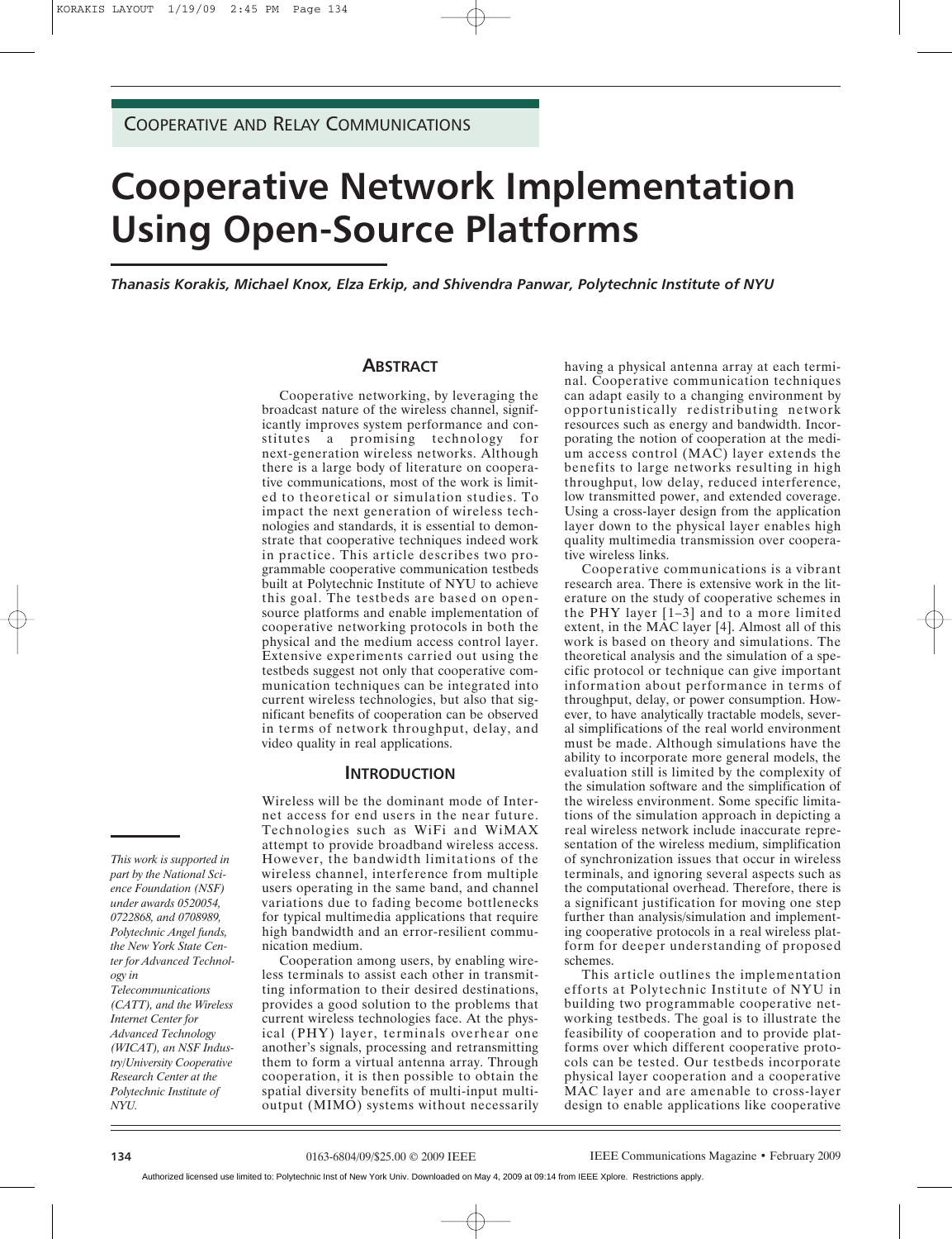video communications. The first testbed is based on open-source drivers, whereas the second one is built using software-defined radios (SDRs), thus providing different characteristics and abilities for flexible implementations. This article describes the functional characteristics of each platform and highlights the advantages, as well as the limitations of each approach. It also presents the details of the PHY and MAC layer implementations and our experimental results.

Overall, our testbeds represent the first fully functional, cross-layer experimental effort on cooperative networking. The open-source nature of the platforms enables further investigation and experimentation by other research teams. Our results indicate the feasibility of cooperative networking in practice and also suggest that the theoretically predicted gains in error rates, network throughput, delay, and multimedia signal quality apply to practical implementations as well. In the next section, we discuss the details of the two testbeds. Implementation of cooperative MAC protocols on both testbeds is covered in the following section, and cooperative PHY layer is discussed in the final section.

## **DESCRIPTION OF THE COOPERATIVE NETWORKING TESTBEDS**

In setting up the cooperative networking testbeds, our focus was to use commercially available open-source platforms to enable future participation and contribution from other researchers. However, there is currently no system that simultaneously can accommodate the requirements of both PHY and MAC layer cooperation protocols, as well as cross-layer design. To combine the benefits of different platforms, we decided to build two separate, yet complementary testbeds, as shown in Fig. 1. The basic structure of each testbed along with its advantages and disadvantages is summarized in the following subsections.

### **OPEN-SOURCE DRIVERS COOPERATIVE TESTBED**

The goal of our first testbed is to implement cooperative wireless protocols focusing on the functionalities of the MAC and network layer (routing). The nodes are based on commercially available WiFi cards that have a fixed PHY layer. The MAC and network layer functionality is implemented in software based on opensource wireless drivers based on 802.11 protocol. • *Advantages*:

–The implementation is backward compatible with current WiFi products. This enables us to develop protocols based on a realistic detailed implementation of IEEE 802.11 and opens up the possibility of impacting WiFi standards in the near future.

–The performance of the implemented cooperative protocols can be compared directly with commercial 802.11 solutions. • *Disadvantages*:

–We have access only to a portion of the MAC layer functionality. We cannot change time-sensitive functions.



■ Figure 1. *Illustration of open source drivers and software defined radio cooperative testbeds.*

–There is no access to the PHY layer, and thus we cannot build PHY/MAC cross-layer algorithms and fully exploit the notion of user cooperation.

In the open-source drivers testbed, even though PHY layer cooperation is not exploited, cooperation at higher layers still results in many benefits for individual users and the network as shown in the next section.

A wireless driver that does not involve any time-sensitive issues (e.g., sending of an acknowledgment [ACK] after a short interframe space [SIFS] period) typically controls the functionality of the MAC layer. Thus, by changing the driver, one can change a significant part of the MAC layer and to some extent, one can build new protocols. There are three open-source Linux drivers available today: the MadWiFi driver that is based on Atheros chipsets; the HostAP driver, based on the Intersil Prism 2, 2.5, or 3 chipset; and the Intel PRO/Wireless 2100/2200/3945 drivers, based on the Intel chipset.

In a typical driver-card architecture, all the features specified in IEEE 802.11 MAC protocol are logically partitioned into two modules, according to the time criticality of each task. The lower module, which usually operates on the wireless card as a part of firmware, fulfills the time-critical functions, such as the generation and exchange of request to send/clear to send (RTS/CTS) control messages, transmission of ACK packets, execution of random back off, and so on. The other module, which normally assumes the form of the system driver, is responsible for more delay-tolerant control-plane functions, such as the management of MAC layer queue(s), the formation of the MAC layer header, fragmentation, authentication, association, and so on. For the MAC implementation, ideally we would like to have access to the firmware of the card as well and thus, have the ability to change the time-critical functionalities of the protocol. Unfortunately, the firmware is not accessible because it is proprietary. Thus, the only option is to change the part of the MAC functionality that is controlled by the driver. The basic wireless stack architecture of a typical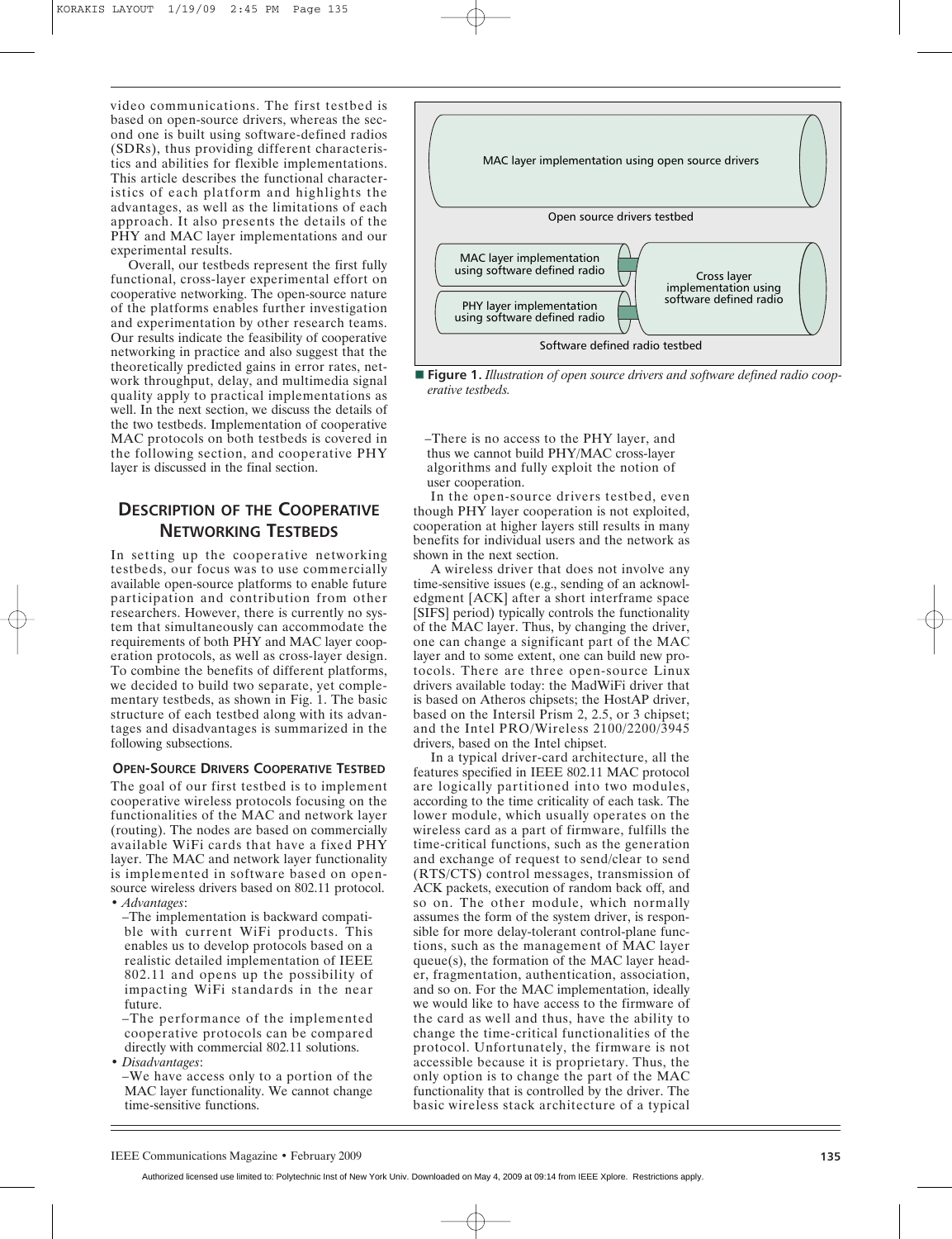

■ **Figure 2.** *The driver-chipset architecture for a typical IEEE 802.11 card.* 

chipset is depicted in Fig. 2. Intersil and Intel chipsets follow this approach, whereas Atheros follows a slightly different architecture.

The open-source cooperative testbed is housed at the Wireless Implementation Testbed Laboratory (WITest Lab) [5] at the Polytechnic Institute of NYU. It currently consists of 20 nodes, and the network is managed by one server. Each node has a motherboard with a 1 GHz Pentium processor, 512 MB RAM, 40 GB of local disc, and the appropriate input-output interfaces. It has two mini peripheral-component interconnect (PCI) slots, where mini PCI wireless cards, based on one of the chipsets mentioned above, can be inserted.

## **SOFTWARE DEFINED RADIO COOPERATIVE TESTBED**

The goal of the second testbed is to build an open-source architecture for rapid prototyping of PHY and MAC layers by leveraging existing open-source radio platforms. The testbed is developed by first modifying existing reference designs at the PHY and MAC layers separately. We then use the developed algorithms as a starting point for designing a joint cooperative PHY/MAC layer.

• *Advantages*:

–We have the flexibility to implement a cooperative PHY layer and build PHY/MAC cross-layer protocols, thus obtaining a more complete cooperative implementation.

–The benefits of cooperation at different settings, independent of a particular environment or standard, can be established.

• *Disadvantages*:

–We can build only simplified versions of MAC protocols used in the standards because no software exists with detailed implementation of any standard.

–The hardware places specific limitations on the system performance. For example, some of the SDR platforms that we tested limit the minimum time between two sequential transmissions to a period longer than the

one in commercial 802.11 cards. Therefore, it is not possible to compare our protocols directly with commercial solutions. To provide comparisons with standard MAC protocols such as 802.11, we must build emulations of the standards, based on the same hardware architecture.

To accelerate deployment, we leverage two existing SDR platforms, namely the wireless open-access radio platform (WARP) from Rice University [6] and the GNU/universal software radio peripheral (USRP) [7]. The SDR testbed is housed within the Wireless Information Systems Laboratory (WISL) at the Polytechnic Institute of NYU and consists of six nodes of each technology.

The WARP system uses a field programmable gate array (FPGA) to process all symbol-rate and bit-rate data. This approach requires coding all of the modulation, demodulation, and communication algorithms directly inside the FPGA. The platform can process signals in excess of 20 MHz of radio bandwidth. The WARP system includes a baseband processing board, radio frequency (RF) radio board, and the open-source code. WARP nodes are based on a Xilinx Virtex-4 FPGA that has two embedded PowerPC processor cores. The Virtex-4 provides dedicated digital signal processing (DSP) slices, hardware blocks designed specifically for high-speed multiply-accumulate and other DSP operations. The WARP FPGA board provides four daughtercard slots, each wired to a large number of dedicated FPGA input/output (I/O) pins. These slots can house peripheral wireless cards. The four slots are functionally identical, enabling users to mount the combination of peripheral cards that best suits their application. The PHY layer radio platform, based on WARP nodes, provides a wideband radio front-end covering the unlicensed frequency bands at 2.4 GHz and 5.6 GHz. An advantage of the WARP system is that high symbol rates can be achieved while performing all signal processing inside the FPGA. However, the disadvantage of WARP is a steeper learning curve requiring knowledge of MAT-LAB Simulink and Xilinx System Generator. WARP also provides a framework called WARPLAB that enables signal processing and waveform generation in MATLAB and uses WARP boards to transmit and receive only these waveforms. Although WARPLAB is useful for rapid prototype design and over-the-air testing, the simplicity of implementing the PHY layer in MATLAB comes at the expense of low transmission rates

GNU Radio [7] is an open-source software toolkit for building software radios, generally independent of the hardware. The GNU software is easily configured with the USRP, available from Ettus Research [8]. We chose to use GNU radio due to its popularity and ease of programming. However, GNU radio does not support 802.11 due to slow data transfer over the USB port to a personal computer. Hence, in this article, we focus on WARP, which can handle high data rates, rapid automatic gain control (AGC) for the received packets, and provides a good framework to integrate the PHY and the MAC layers.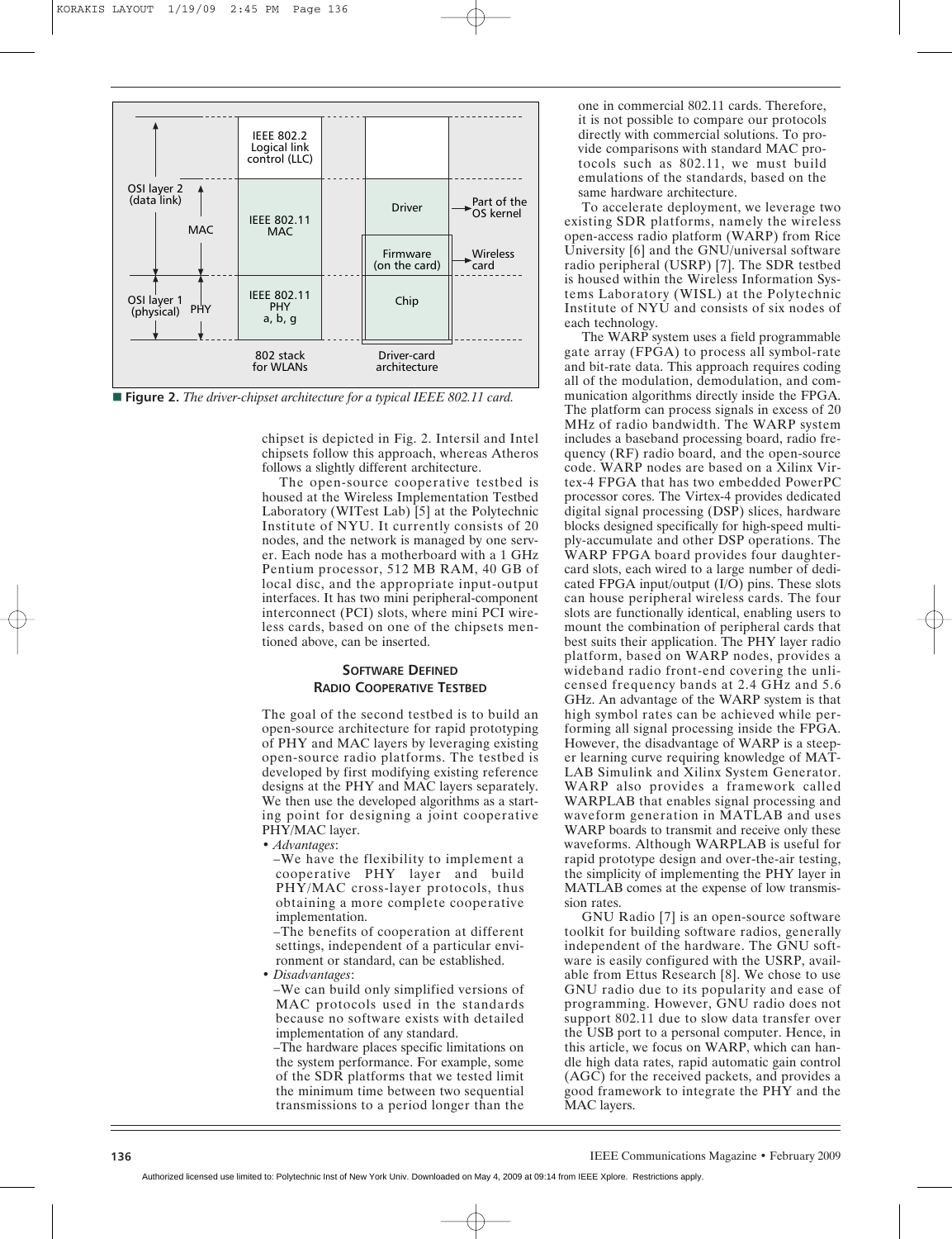

n **Figure 3.** *Throughput comparison for UDP traffic: a) open source drivers platform; b) SDR platform.*

# **IMPLEMENTATION OF MAC LAYER COOPERATIVE PROTOCOLS**

Our MAC layer implementations include several cooperative MAC schemes both in the opensource drivers testbed, as well as in the SDR testbed. In the open-source drivers platform, we implement cooperative MAC protocols for unicast and multicast applications based on both HostAP and MadWiFi. Although the implementations are realistic and fully functional, some of the details of the protocols must be omitted due to platform limitations. Therefore, we also proceed with the SDR platform, in particular the WARP nodes. The details and the codes for all of our MAC layer implementations and our experimental results can be found at the WiTest Lab Web site [5]. In this article we focus on the implementation of a unicast cooperative MAC protocol called *CoopMAC* [9] in both testbeds.

### **THE COOPERATIVE MAC PROTOCOL**

A cooperative MAC protocol called *CoopMAC* developed in [9] enables participation of a third node (called the relay or the helper) to facilitate communication between a source and a destination. In conventional wireless networks, when a source experiences a bad channel toward its destination, it lowers its modulation scheme and coding rate to maintain a desired level of reliability. In CoopMAC, the source can use an intermediate relay that experiences a relatively good channel with both the source and the intended destination. Instead of sending its packets directly to the destination at a low transmission rate, the source transmits at a high rate to the relay, and then the relay forwards the packet to the destination again at a high rate. By using a twohop alternative path via the relay, which collectively is faster than the original direct link, the protocol can take advantage of the spatial diversity between the three nodes.

The basic functionality of CoopMAC is described as follows. The source chooses a suitable relay, based on the two-hop sustainable rate, and this decision is broadcast through the RTS in the control plane. The relay indicates its availability to participate by transmitting a new control packet called helper ready-to-help (HTS). The destination completes the three-way handshake by sending a CTS packet. In the data plane, the source transmits the packet in the first hop, and the relay retransmits the packet over the second hop. Each node maintains a table called a *CoopTable*, containing information about available relays and the maximum supported rates for the two-hop transmission toward a destination. For further details, see [9].

## **IMPLEMENTATION OF COOPMAC USING OPEN-SOURCE DRIVERS**

We discuss here only our implementation using HostAP; MadWiFi efforts can be found at the WiTest Lab Web site [5]. Because the implementation of CoopMAC requires changes to both time-critical and delay-tolerant functions, unfortunately, the inaccessibility to firmware forces some compromises and alternative approaches in implementation. For illustrative purposes, three main circumventions are outlined below. An implication of these circumventions is that a faithful implementation of CoopMAC potentially outperforms the one demonstrated in this section.

- *Suspension of three-way handshake*: The strict sequence of RTS and CTS packets was hardwired in the firmware of 802.11 cards; therefore, an insertion of HTS as required by CoopMAC becomes impossible at the driver level. As an alternative, we suppress the use of control packets before data transmission.
- *Unnecessary channel contention for relayed packet*: After the channel access has been allocated to the source, the CoopMAC protocol suggests that the relay should forward the packet a *SIFS* time after its reception, without any additional channel contention.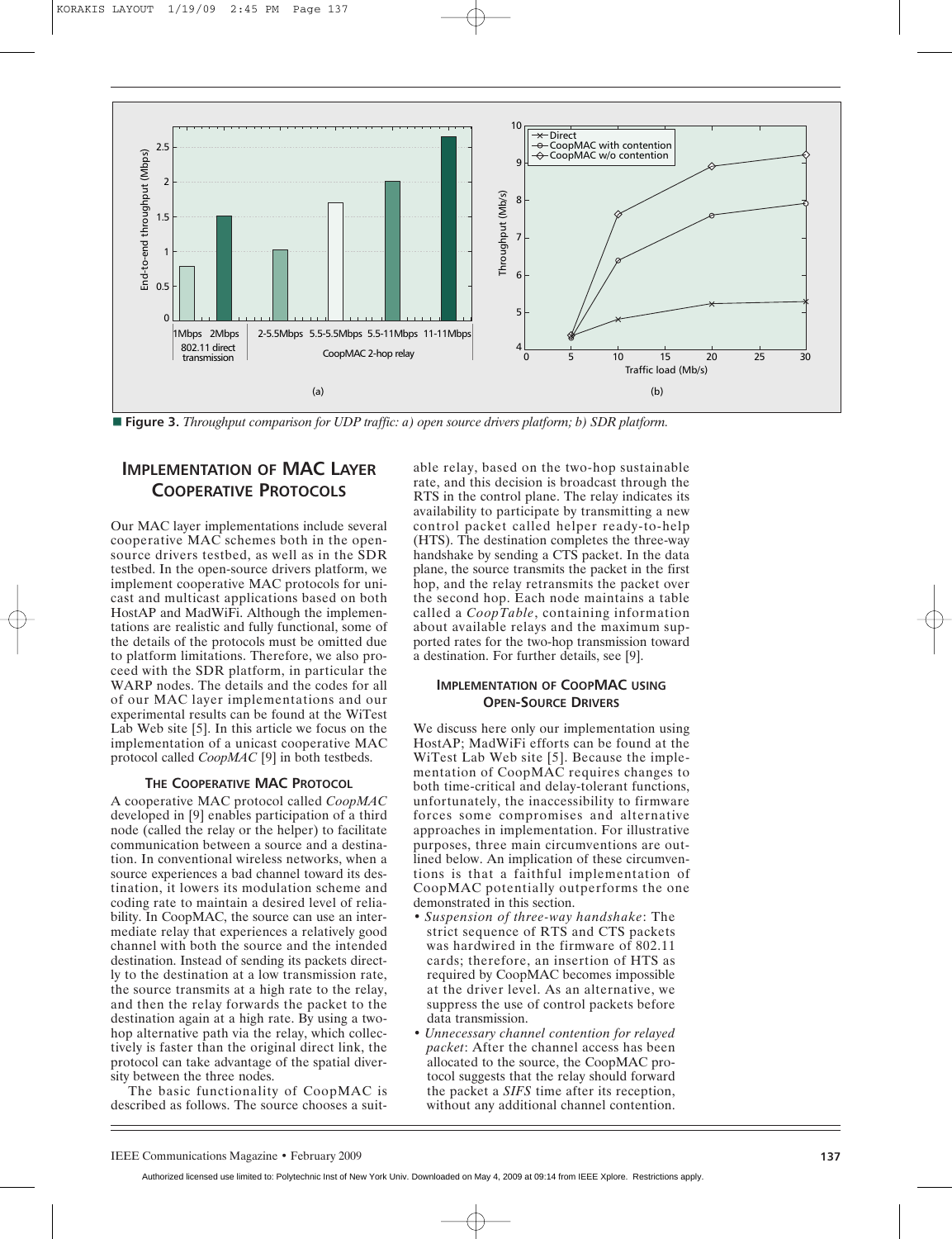*As anticipated, the user perception is poor for video transmission in the 802.11 network because noticeable freezes and distortions occur frequently. Meanwhile, the video is smooth and artifact-free when CoopMAC is enabled.*



■ Figure 4. *Open source drivers demo snapshot: a) legacy 802.11; b) CoopMAC.* 

However, the ability to do this is controlled by the firmware and cannot be changed. As a result, we compromised on this approach by inserting channel contention for the relayed packet on the second hop.

• *Duplicate ACK*: Each successful data exchange in the original CoopMAC protocol involves only one ACK message, which is sent from the destination to the source directly. Because the acknowledgment mechanism is an integral function of firmware, it is impossible to suppress the unnecessary ACK message generated by the relay for each packet it forwards on behalf of the source. Therefore, the unwanted ACK from the relay must be tolerated instead of being eliminated.

Based on the CoopMAC implementation described above, we ran extensive experiments under different network topologies and different traffic loads. Experimental results in different topologies, with different number of nodes (up to nine) clearly show significant improvement in terms of throughput, delay, and jitter over legacy 802.11. As an example, in Fig. 3a, we show a throughput comparison between CoopMAC and IEEE 802.11 for a topology that consists of three nodes: a source, a destination, and a potential relay. We generate traffic from the source to the destination using *iperf*. Different first- and second-hop relay rates are shown on the horizontal axis. The figure suggests that CoopMAC performs efficiently in a real implementation and can give up to three-fold throughput improvements compared to IEEE 802.11. Further details of the implementation and the experimental results can be found in [10].

The above results are obtained in experiments that rely on large file-transfer traffic patterns. To obtain more insights into the performance of CoopMAC, we also consider video applications. To this end, we transmit a video clip in a testbed that consists of a source, a destination, and a relay. A video server is placed at the source and constantly streams a commercial video clip, while the destination plays the video. We assume that the source has a bad channel with the destination, whereas the relay has a good channel with both nodes. Therefore, when 802.11 is used, the direct transmission rate is set to 1 Mb/s, whereas the transmission rates between the source and the relay and the relay and the destination are both 11 Mb/s.

As anticipated, the user perception is poor for video transmission in the 802.11 network because noticeable freezes and distortions occur frequently. Meanwhile, the video is smooth and artifact-free when CoopMAC is enabled. Figure 4a and Fig. 4b provide snapshots of the video seen at the destination for 802.11 and Coop-MAC, respectively. These two snapshots are typical and reveal the substantial difference between the video quality that these two different protocols can deliver.

## **COOPMAC USING SOFTWARE-DEFINED RADIO APPROACH**

Whereas the open-source driver testbed enables backward compatibility with the IEEE 802.11 standard, the SDR testbed offers an environment where we can overcome the limitations discussed earlier. Furthermore, the SDR testbed enables us to design MAC and PHY cross-layer schemes jointly.

To study the performance of CoopMAC in the WARP implementation, we conducted several experiments measuring the total number of successful packets (throughput), as well as the average delay per packet. Details, as well as extensive experimental results, can be found in [11]. Here we describe the basic scenario that gives a clear indication of the performance gains. We compare the implemented CoopMAC protocol with two protocols, the first being a carriersense multiple-access (CSMA) approach that emulates the IEEE 802.11 MAC. We call this scheme *direct transmission*. The second protocol is an emulation of our implementation in the open-source drivers, in which we implement contention for the second-hop transmission, as well as two ACK packets, one for each hop. We call this scheme *CoopMAC with contention*. The accurate implementation of the CoopMAC mechanism is called *CoopMAC without contention*.

In Fig. 3b, we give the throughput comparisons of the above three schemes for a simple network of a source, a destination, and a relay, as well as for User Datagram Protocol (UDP) traffic. We assume that the source-destination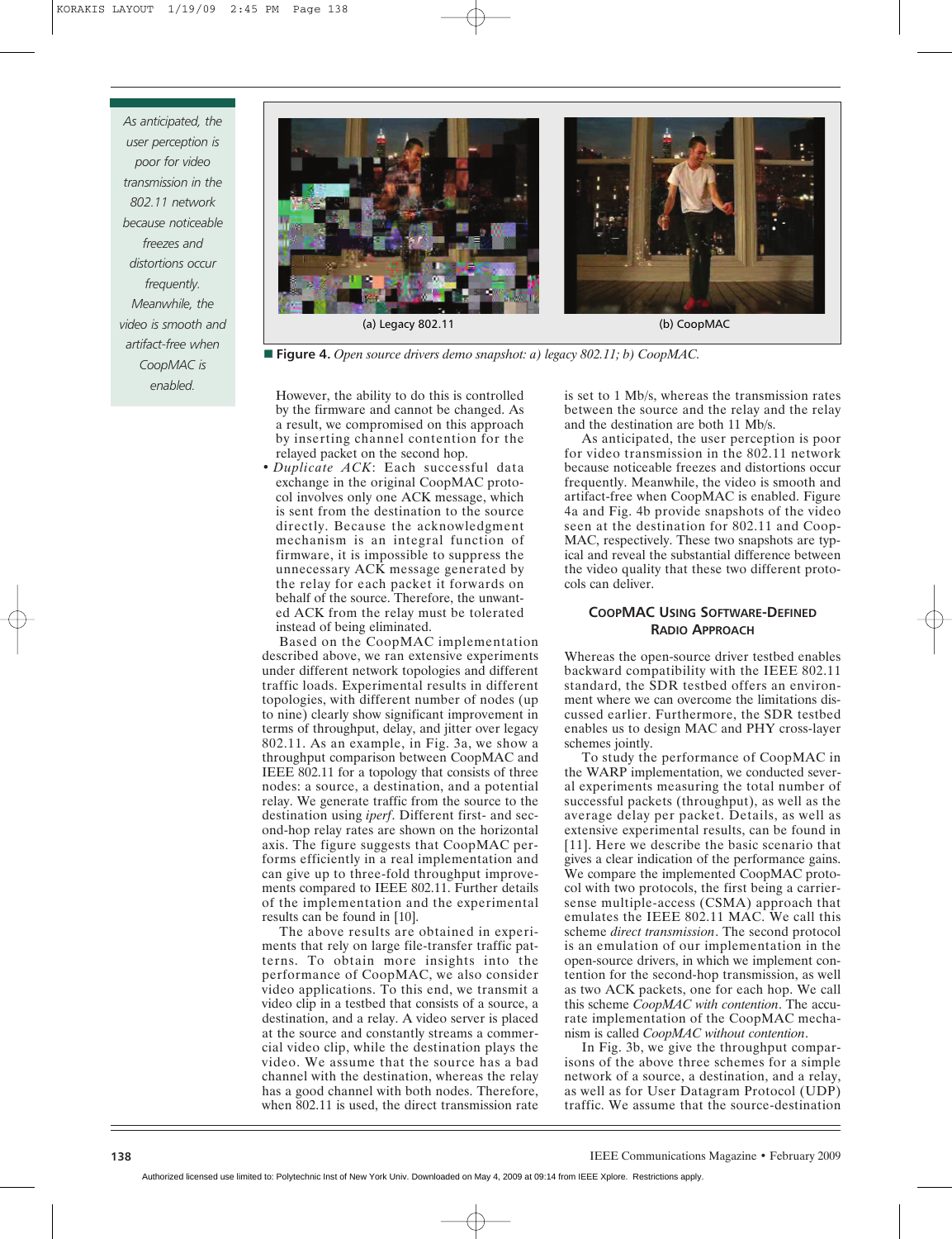channel is poor, and the relay is located in between. Direct transmission occurs at a data rate of 6 Mb/s (binary-phased shift keying [BPSK]), and the transmission through the relay for both hops is fixed at 24 Mb/s (16-QAM). The figure validates the open-source driver results by showing large throughput improvement of Coop-MAC over IEEE 802.11. Moreover, it shows that the WARP implementation further improves the performance over open-source drivers significantly, by eliminating the overhead generated due to contention in the second hop and the double ACK per transmission.

## **IMPLEMENTATION OF PHY-LAYER COOPERATIVE PROTOCOLS**

The spatial diversity provided by user cooperation can be exploited at the PHY layer by enabling the destination to combine signals coming from the source and the relay. This results in higher data rates and a more robust communication system [1–3]. It has been shown, in theory and simulations, that system performance can be further improved when the attributes of PHYand MAC-layer protocols are combined in a cooperative configuration [4].

This section summarizes some of our PHYlayer implementation results carried out using the WARP SDR testbed. These results provide the basis for our next phase of research involving a combined PHY-MAC implementation. We emphasize that our SDR testbed constitutes one of the few cooperative PHY-layer implementation efforts that goes beyond techniques that require the simple selection of a relay node [12] and provides a platform where source and relaysignal combination at the destination is possible.

The two most popular PHY-layer cooperative protocols are amplify-and-forward and decodeand-forward [3]. These two techniques form the building blocks for most of the known cooperative schemes. Whereas the amplify-and-forward approach was investigated from an implementation perspective in [13], we focused our implementation efforts on a type of decode-and-forward technique, also known as *cooperative coding*, [14, 15], which fits more naturally into a cross-layer perspective.

### **COOPERATIVE CODING**

A rate *k*/*n* channel encoder generates n coded bits for every *k* information bits. In a standard communication system, all coded bits are transmitted directly by the source. In cooperative coding [15], transmission is divided into two slots. In the first slot, the source punctures the code and transmits only a portion of the coded bits. These bits are received both by the relay and the destination. The destination temporarily stores the received data from the source. The relay attempts to decode the source information (successful decoding is possible, as long as the rate of the punctured code is at least one) and then re-encodes to obtain the coded bits. In the second time slot, the relay transmits only the coded bits that the source left off. The destination multiplexes the two received data streams into a single stream and passes through the channel decoder.



n **Figure 5.** *Measured BER for a three-node cooperative coded system.*

Compared with direct communication from the source to the destination, in the cooperative system the total time and frequency resources remain unchanged. When cooperative coding is employed, the destination still receives the same number of coded bits; however, now, part comes from the source; the remaining part comes from the relay, thereby resulting in spatial diversity. The resulting diversity and code design criteria are discussed in [15].

## **IMPLEMENTATION OF COOPERATIVE CODING USING SOFTWARE-DEFINED RADIO**

The operation of the three-node cooperativecoded system was verified using the WARP hardware and associated WARPLAB software running under Mathworks MATLAB R2006b. A channel code of rate 1/2 with a constraint length of 5 and a generator polynomial matrix of (37 33) was used. The feedback connection polynomial of the encoder is 37 [16]. The destination uses a hard-decision decoding algorithm that enables the use of the basic WARPLAB reference design without substantial modification. The bit error rate (BER) performance is measured on the WARP platform for three different test cases; a single uncoded link between sourceto-destination, a single-coded link between the source-to-destination, and a cooperative-coded system using the relay node as described above. The same channel encoder/decoder is used for the two-coded configurations. Figure 5 shows the measured BER for the three system configurations. For the cooperative case, the transmit power level of the relay is set equal to the transmit power of the source. The transmit power levels are adjusted over the range of 0 dBm to  $+7$ dBm, and the BER is measured for each configuration. In all cases, the receive gain was fixed at each node. The relay node is physically positioned between the source and destination nodes, resulting in very high-quality links between the source-to-relay and the relay-to-destination paths. For example, the measured BER

Authorized licensed use limited to: Polytechnic Inst of New York Univ. Downloaded on May 4, 2009 at 09:14 from IEEE Xplore. Restrictions apply.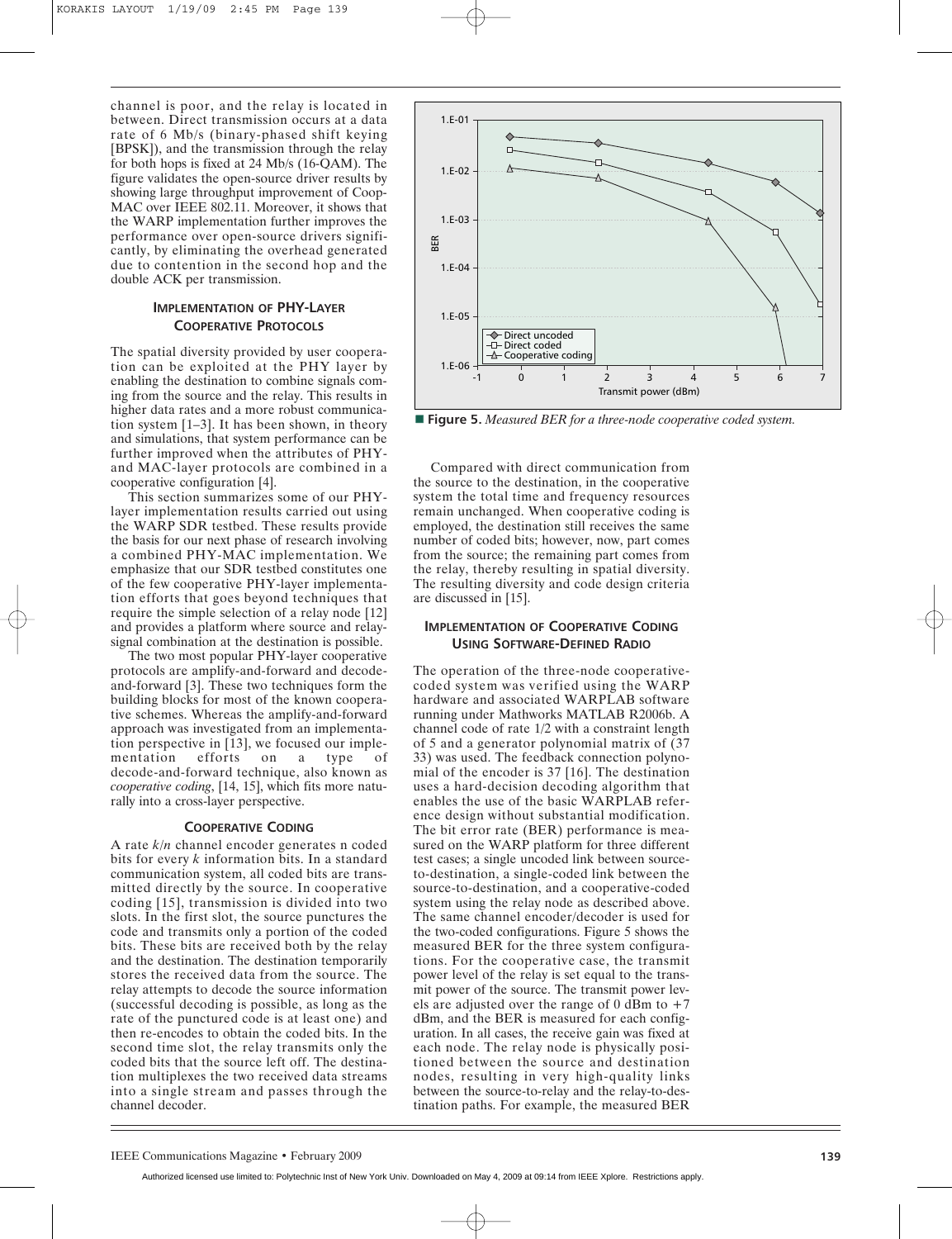

n **Figure 6.** *PHY layer demo on WARP platform: a) demo setup; b) demo snapshots from phases 1, 2, and 3, respectively.*

from the source-to-relay was less than 10–7, and the relay-to-destination was less than 10–4. As shown in the figure, the measured BER for the cooperative-coded system outperforms the system that has a single-coded link from the sourceto-destination. As expected, the uncoded system operating directly from source-to-destination shows the lowest performance of all three test cases. The measured BER performance trends exhibit a remarkable similarity to the ones found by analysis and simulations [15]. Note that the measured performance for this cooperative system includes the effects of forwarding errors in the relay link.

To further demonstrate the advantage of cooperation in the PHY layer, we built a set up for transmission of a MATLAB video clip over the cooperative-coded system described above [17]. The demo set up is shown in Fig. 6a. The source continuously transmits frames of a video clip over the air. The destination receives the frames and displays the clip in MATLAB. The demo consists of three sequential phases. After all three phases are completed, the cycle starts from the beginning. To automate the phase transition, a MATLAB script is written that switches sequentially from mode to mode every 30 seconds. The phases can be summarized as follows, and the results are illustrated in Fig. 6b:

- **Phase 1 (direct mode)**: Non-cooperative network — source directly communicates with the destination. The quality of the received video is bad; noticeable distortions occur frequently.
- **Phase 2 (multihop)**: Relay is used for forwarding, but only the relay signal is used for decoding at the destination. The quality of the video is good.
- **Phase 3 (cooperative mode)**: The destination combines the signals from the source and the relay; the received signal strength indicator (RSSI) weighting is used in decoding. As expected, this results in the best quality of video.

The reported BER measurements and the above demo were based on hard-decision decoding; our next step is to implement optimum softdecision decoding algorithms. We also plan to migrate WARPLAB implementations to the WARP FPGA to enable operation at high data rates.

## **CONCLUSIONS**

In this article, we describe the implementation of cooperative wireless networking using two testbeds, as well as the results of the experiments we performed on the testbeds. We discuss the challenges that arose in implementation and the solutions we devised to address them. In addition to the MAC layer implementation, we present one of the first efforts on the implementation of cooperative-coding schemes in the PHY layer. Through the development of these schemes in a real environment, we show clearly the significant benefits of cooperation in wireless networks. Our ongoing work includes combining the MAC- and PHY-layer implementations into a unified cross-layer scheme for multi-node cooperative networks.

### **REFERENCES**

- [1] A. Sendonaris, E. Erkip, and B. Aazhang, "User Cooperation Diversity — Part I: System Description," *IEEE Trans. Commun.*, vol. 51, Nov. 2003, pp. 1927–38.
- [2] A. Sendonaris, E. Erkip, and B. Aazhang, "User Cooperation Diversity — Part II: Implementation Aspects and Performance Analysis," *IEEE Trans. Commun.*, vol. 51, Nov. 2003, pp. 1939–48.
- [3] J. N. Laneman, D. Tse, and G. W. Wornell, "Cooperative Diversity in Wireless Networks: Efficient Protocols and Outage Behavior," *IEEE Trans. Info. Theory*, vol. 50, Dec. 2004, pp. 3062–80.
- [4] P. Liu *et al.*, "Cooperative Wireless Communications: A Cross-Layer Approach," *IEEE Commun. Mag.*, special issue on MIMO systems, vol. 13, Aug. 2006, pp. 84–92.
- "Witest Lab: Wireless Implementation Testbed Laboratory at Polytechnic University," http://witestlab.poly.edu/ wiki
- [6] WARP Project: Wireless Open-Access Research Platform, Rice University, http://warp.rice.edu/
- [7] GNU Radio The GNU Software Radio, http://www. gnu.org/software/gnuradio/
- [8] Ettus Research, http://www.ettus.com/
- [9] P. Liu *et al.*, "CoopMAC: A Cooperative MAC for Wireless LANs," *IEEE JSAC*, special issue on Cooperative Communications and Networking, vol. 25, Feb. 2007, pp. 340–54.
- [10] T. Korakis *et al.*, "To Serve is to Receive Implications of Cooperation in a Real Environment," *Proc. Networking '07*, Atlanta, GA, May 2007.